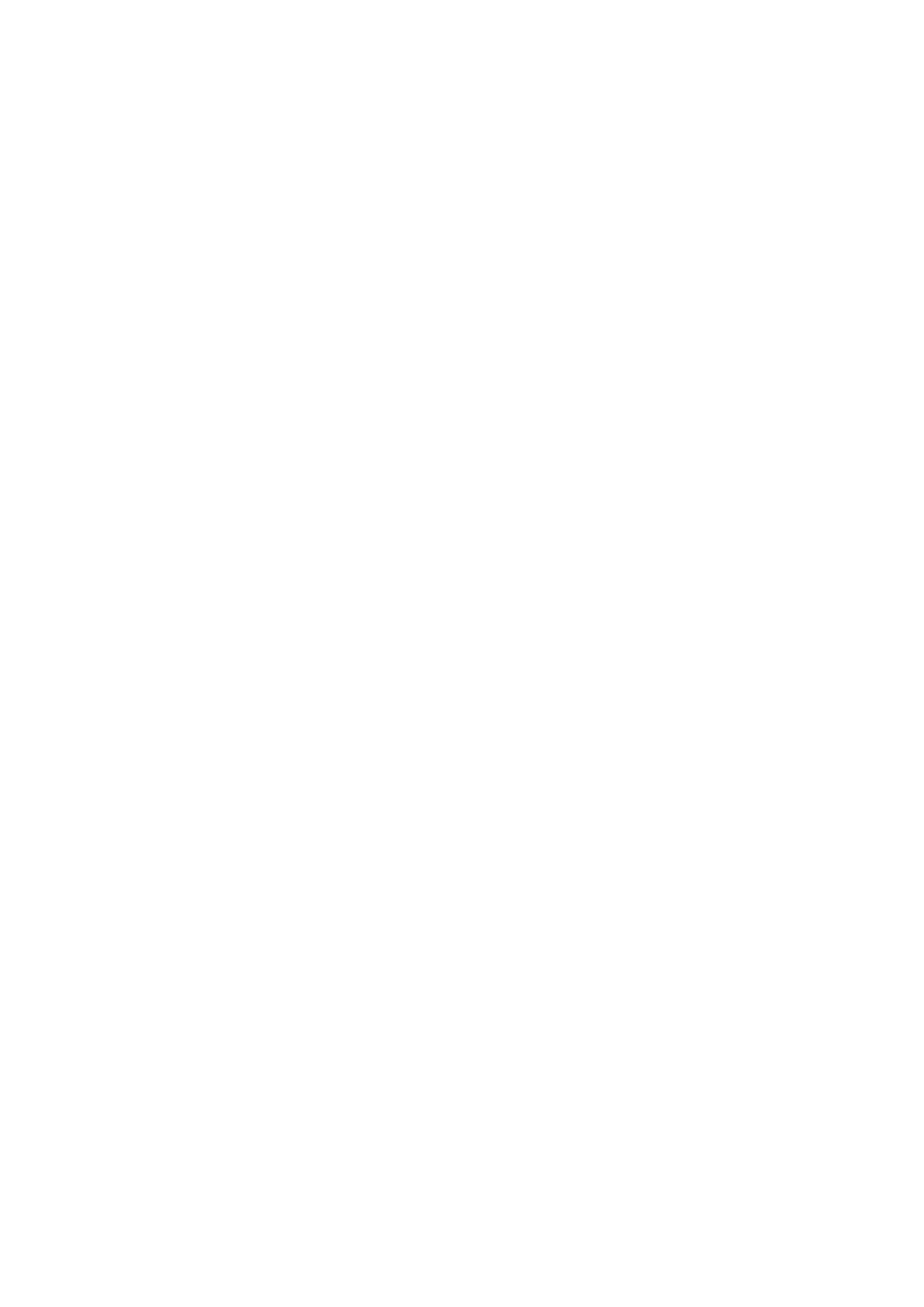### **Introduction**

- **1.** At its 108th Session (2019), the International Labour Conference adopted the Centenary Declaration for the Future of Work in which it solemnly declared among other things that "safe and healthy working conditions are fundamental to decent work". <sup>1</sup>The Conference adopted also a resolution requesting the Governing Body "to consider, as soon as possible, proposals for including safe and healthy working conditions in the ILO's framework of fundamental principles and rights at work". <sup>2</sup>
- **2.** At its 337th Session (October–November 2019), the Governing Body approved a "road map as a planning tool, which can be reviewed and modified by the Governing Body based on progress made, for the consideration of proposals for including safe and healthy working conditions in the ILO's framework of fundamental principles and rights at work". <sup>3</sup>
- **3.** As a result of the cancellation of its 338th Session (March 2020) and the reduced agenda of the 340th virtual Session (October–November 2020), <sup>4</sup> the Governing Body resumed consideration of this matter at its 341st Session (March 2021), in which it approved a revised procedural road map for the consideration of including safe and healthy working conditions in the ILO's framework of fundamental principles and rights at work, and requested the Director-General to take into account the guidance provided during the discussion in preparing the paper for the 343rd Session (November 2021). <sup>5</sup>
- **4.** The latest Governing Body discussion revealed several points of convergence but also a few points that require further clarification. First, there seemed to be a broad agreement that the inclusion of safe and healthy working conditions in the ILO's framework of fundamental principles and rights at work should be discussed at the 110th Session (2022) of the Conference having regard to both the Centenary Declaration and its accompanying resolution and the experience arising from the impact of the COVID-19 pandemic on the world of work. Second, discussions confirmed that, procedurally speaking, there were only two concrete options available to the Conference for the inclusion of safe and healthy working conditions into the ILO's framework of fundamental principles and rights at work: <sup>6</sup> either an amendment to the ILO Declaration on Fundamental Principles and Rights at Work (1998 Declaration) or the adoption of a separate self-standing declaration possibly accompanied by its own follow-up mechanism. Third, the amendment of the 1998 Declaration received support from the majority of speakers. <sup>7</sup> A few speakers referred to the need to continue addressing all options <sup>8</sup> and one group asked for further details on the adoption of a separate

 $\overline{\phantom{a}}$ 

<sup>&</sup>lt;sup>1</sup> [ILO Centenary Declaration for the Future of Work,](https://www.ilo.org/wcmsp5/groups/public/@ed_norm/@relconf/documents/meetingdocument/wcms_711674.pdf) para. II.D.

<sup>2</sup> [Resolution on the ILO Centenary Declaration for the Future of Work,](https://www.ilo.org/wcmsp5/groups/public/---ed_norm/---relconf/documents/meetingdocument/wcms_711659.pdf) para. 1.

<sup>3</sup> [GB.337/PV,](https://www.ilo.org/wcmsp5/groups/public/---ed_norm/---relconf/documents/meetingdocument/wcms_760869.pdf) para. 116.

<sup>4</sup> Documen[t GB.340/INS/4](https://www.ilo.org/wcmsp5/groups/public/---ed_norm/---relconf/documents/meetingdocument/wcms_757052.pdf) was published for information only.

<sup>5</sup> [GB.341/PV,](https://www.ilo.org/wcmsp5/groups/public/---ed_norm/---relconf/documents/meetingdocument/wcms_812283.pdf) para. 198.

<sup>&</sup>lt;sup>6</sup> See statement of the representative of the Director-General, GB.341/PV, para. 191.

<sup>7</sup> GB.341/PV, paras 169, 175, 178, 180, 187, 189.

<sup>8</sup> GB.341/PV, paras 177, 188, 190.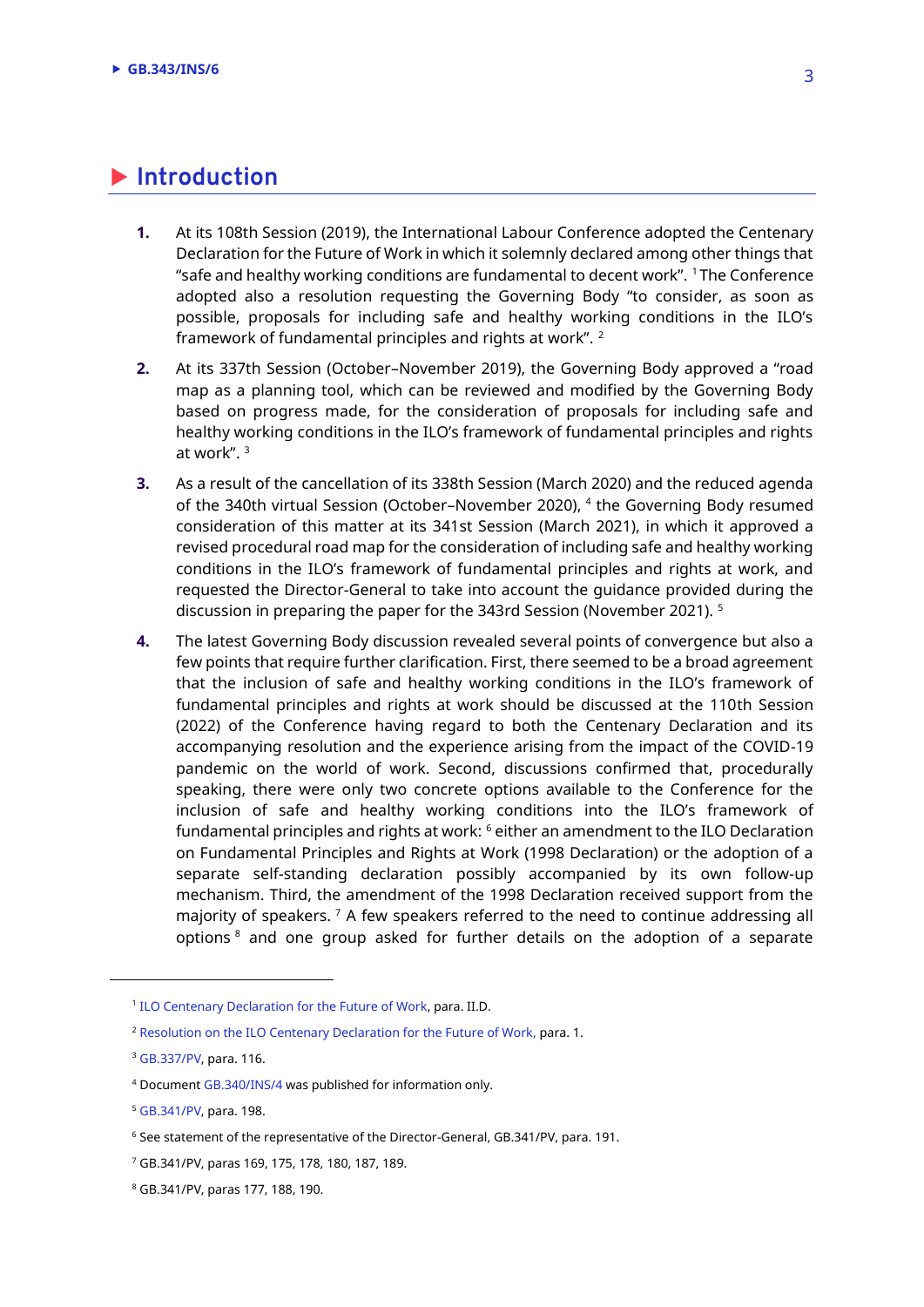Declaration. <sup>9</sup> Fourth, from a substantive point of view, the discussions suggested that the recognition of safe and healthy working conditions as a fundamental principle should reflect both the "protection" dimension set forth in the ILO Constitution and the "prevention" dimension set forth in relevant occupational safety and health (OSH) instruments. Fifth, there seemed to exist broad agreement that the possible amendment of the 1998 Declaration or the adoption of a separate declaration should proceed independently from the process of identifying the OSH Convention or Conventions which could be considered part of the ILO's core or fundamental Conventions. Finally, there was strong support for the view that the inclusion of safe and healthy working conditions into the ILO's framework on fundamental principles and rights at work should enhance the ability of the ILO to address the needs of Member States for technical assistance.

- **5.** Notwithstanding these points of convergence, one constituent group considered that the formulation of a possible category of fundamental principles and right at work on safe and healthy working conditions was premature and that alternative proposals should be developed for the consideration of OSH in the framework of fundamental principles and rights at work.<sup>10</sup> The same group expressed the view that the fundamental principles and rights at work differed from OSH; the former had to be addressed via legislation by States and guaranteed by employers whereas the latter was a joint responsibility between all the constituents and depended to a large extent on action taken on the ground.<sup>11</sup> Therefore, Conventions on OSH could possibly be recognized as priority Conventions.
- **6.** In accordance with the revised procedural road map, this paper addresses processrelated questions and possible forms of the decision of the Conference, including the placement of a technical item on the agenda of the 110th Session (2022) of the Conference.

### **Possible forms of Conference decision**

### **Amending the 1998 Declaration or adopting a self-standing declaration**

**7.** As previously explained, <sup>12</sup> the Conference decision on the inclusion of safe and healthy working conditions in the ILO's framework of fundamental principles and rights should necessarily take the form of a resolution which may amend the 1998 Declaration or take the form of a separate declaration (a term generally used in order to make a formal and authoritative statement and reaffirm the importance which the constituents attach to certain principles and values). However, the format and scope of that Conference resolution may vary. More concretely, depending on the exact wording of the item placed on its agenda by the Governing Body, the Conference may either limit itself to amending paragraph 2 of the 1998 Declaration by introducing an additional fundamental right or, alternatively, adopt a new self-standing declaration which addresses exclusively the safe and healthy working conditions as a fundamental workers'

 $\overline{a}$ 

<sup>9</sup> GB.341/PV, para. 183.

<sup>10</sup> GB.341/PV, paras 167–168.

<sup>11</sup> GB.341/PV, para. 196.

<sup>12</sup> [GB.341/INS/6,](https://www.ilo.org/wcmsp5/groups/public/---ed_norm/---relconf/documents/meetingdocument/wcms_769712.pdf) paras 17–20.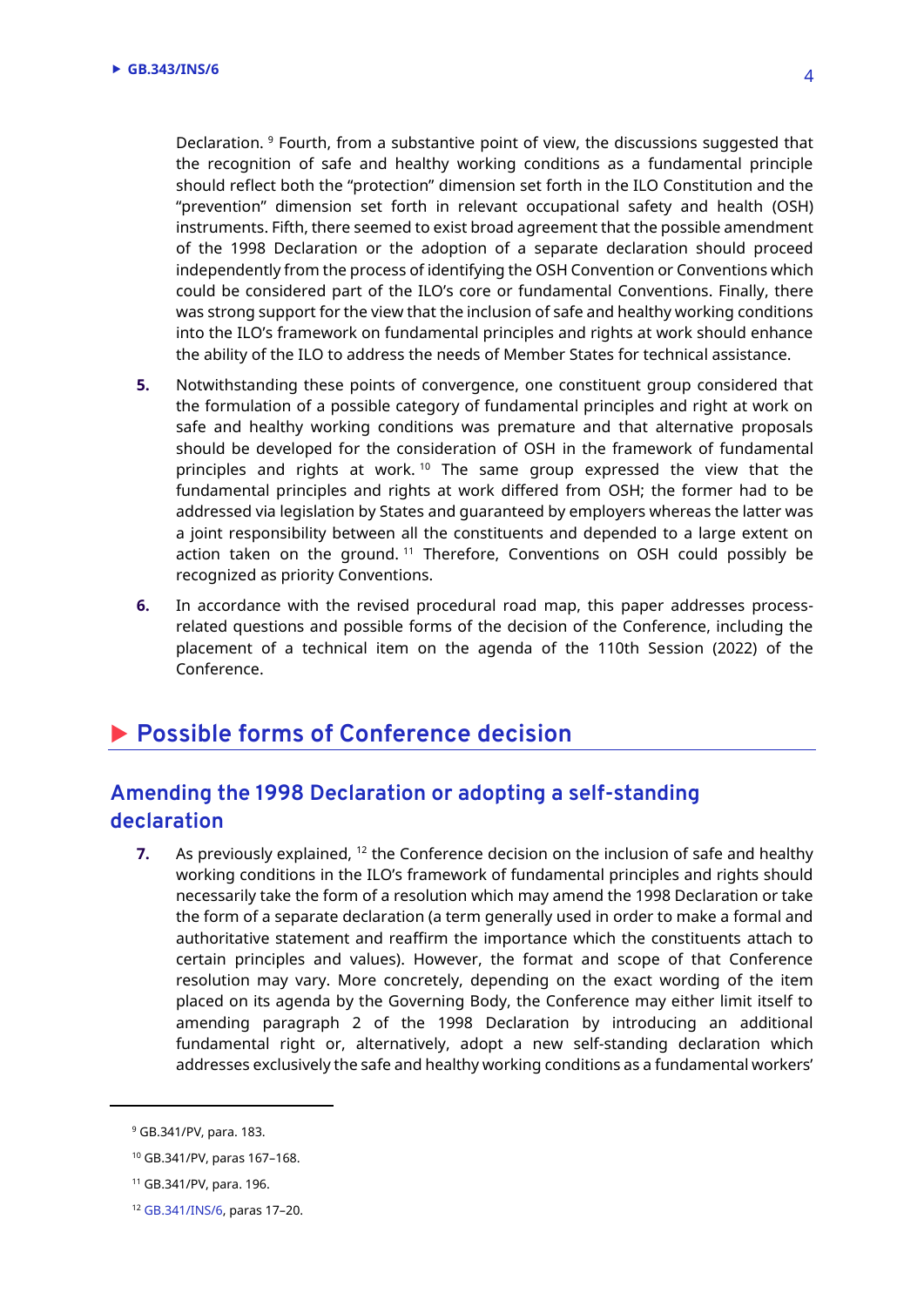right. In deciding which of the two avenues the Conference should be called upon to follow, the Governing Body may wish to take note of the following considerations.

- **8.** As regards the possible amendment of the landmark 1998 Declaration, it is recalled that the purpose of adopting that Declaration was to express, through a solemn statement of the International Labour Conference, the commitment of all ILO Members to the fundamental principles and rights at work embodied in the Constitution and their universal application as well as the explicit recognition of the consensus which the international community had reached regarding the special significance of a number of fundamental workers' rights in the context of globalization.
- **9.** In this regard, the adoption of an amendment to the 1998 Declaration with a view to introducing the protection of safe and healthy working conditions as a fifth category of fundamental principles and rights at work would serve the same purpose, namely to recognize that all Member States have an obligation by virtue of their membership in the Organization to respect, promote and realize, in good faith and in accordance with the Constitution, the principles concerning the fundamental right that is the subject of Conventions relating to OSH.
- **10.** The inclusion of safe and healthy working conditions together with other fundamental workers' rights would share the same constitutional logic with that of the four existing categories of fundamental principles and rights; the proposed amendment to the 1998 Declaration would limit itself to crystallizing yet another core commitment and value that is already expressly reflected in the Preamble of the ILO Constitution. In other words, the protection of workers' safety and health has a clear and solid constitutional basis (since both the preamble of the Constitution and the Declaration of Philadelphia contain express references to protection against disease and injury and adequate protection for the life and health of workers) so that Members have an obligation arising from the very fact of their membership to respect the principles concerning the fundamental right which is the subject of the Convention or Conventions that will eventually be recognized as fundamental in the area of OSH.
- **11.** In this sense, the amendment would only be declaratory, and not constitutive, in nature. As was underlined at the time of adoption of the 1998 Declaration, "fundamental rights are not fundamental because the Declaration says so; the Declaration says that they are fundamental because they are". <sup>13</sup>
- **12.** Moreover, by direct analogy to the legal implications of the 1998 Declaration as regards the current fundamental principles and rights at work, the reaffirmation of an obligation inherent in ILO membership to respect, promote and realize safe and healthy working conditions would include two inseparable aspects: on the one hand, the commitment of all Members – irrespective of the ratification of any relevant OSH Convention or Conventions – to promote respect for the principle of safe and healthy working conditions and, on the other, the responsibility of the Organization to help Members through its various means of action, including technical cooperation. <sup>14</sup>
- **13.** In sum, the proposed amendment would be fully aligned with the approach and rationale underlying the 1998 Declaration; it would not alter or otherwise modify the

 $\overline{a}$ 

<sup>13</sup> ILO, *[Consideration of a possible Declaration of principles of the International Labour Organization concerning](https://www.ilo.org/public/libdoc/ilo/1998/98B09_94_engl.pdf)  fundamental rights and its [appropriate follow-up mechanism](https://www.ilo.org/public/libdoc/ilo/1998/98B09_94_engl.pdf)*, Report VII, International Labour Conference, 86th Session, 1998, 10.

<sup>14</sup> [GB.270/3/1,](https://www.ilo.org/public/libdoc/ilo/GB/270/GB.270_3_1_engl.PDF) para. 11.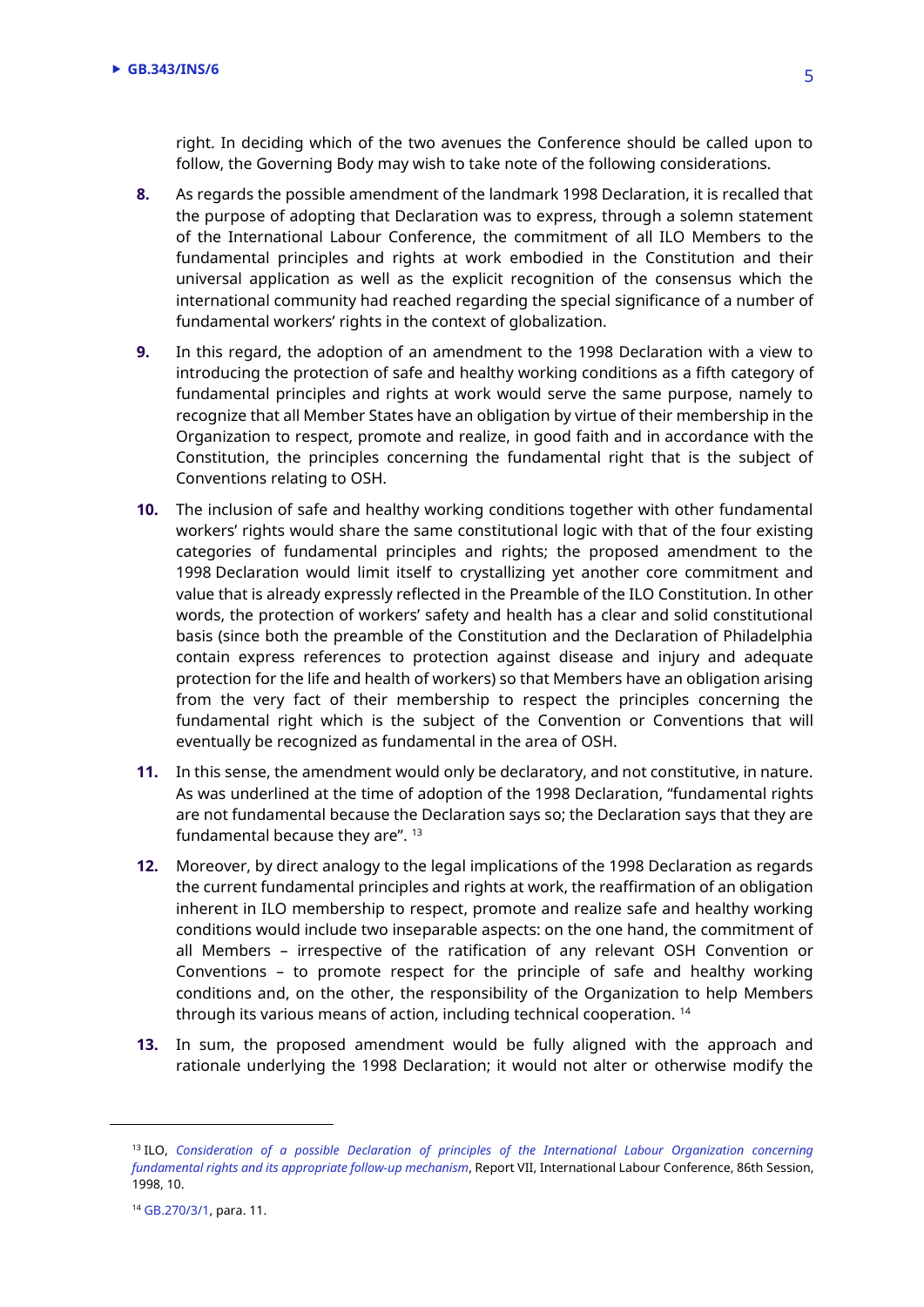nature of that instrument but simply supplement its content in a very circumscribed and specific manner.

- **14.** There seems to be general acceptance that adopting a limited amendment to the 1998 Declaration would be the simplest and less intrusive way to include safe and healthy working conditions in the ILO's framework of fundamental principles and rights at work. This would entail minimal changes to the current text of the 1998 Declaration and its Follow-up, namely the inclusion of safe and healthy working conditions as a new subparagraph (e) to paragraph 2 of the 1998 Declaration and two consequential amendments to the Follow-up to replace the word "four" by the word "five" in the two references (II.A.2 and III.A.1) to the categories of fundamental principles and rights at work.
- **15.** All fundamental principles and rights at work would be incorporated in a single instrument thus preserving the unity, authoritativeness and resonance of the 1998 Declaration, as amended. This would also enhance legal certainty and coherence among the fundamental principles and rights at work which should enjoy the same status and visibility both inside and outside the ILO. It would highlight a strong link between safe and healthy working conditions and the current fundamental principles and rights at work. The fifth fundamental principle and right at work would also have the weight and influence of the 1998 Declaration behind it. Most significantly, the fifth category would be subject to the same promotional follow-up mechanism currently applicable to the existing four categories.
- **16.** A draft resolution amending the 1998 Declaration is found in the appendix. This gives concrete expression to the type of decision the Conference might take if this option were to be retained and is, of course, without prejudice to the consideration of the elements for a draft document that should be examined by the Governing Body in March 2022.
- **17.** If the Conference were to be entrusted with the responsibility to prepare and adopt a self-standing declaration, its nature, scope and objective would have to be clarified. A new declaration could be of the same, similar or different content from that of the declaration amending the current 1998 Declaration. This would depend on the preferences and guidance of the Governing Body in the current session and the drafting outcome at the Conference deliberations. The same applies to the follow-up mechanism; the drafters may decide that the existing mechanism under the 1998 Declaration should apply mutatis mutandis but they may also opt for entirely different monitoring or reporting arrangements.
- **18.** Drawing up a new declaration focusing exclusively on safe and healthy working conditions would be appropriate if the drafters' intention were to keep OSH distinct from the existing fundamental principles and rights without necessarily differentiating between them with respect to their status. In this case, a separate instrument could bring out the rationale and objectives of elevating safe and healthy working conditions to a fundamental principle and right at work without subsuming them in the 1998 Declaration. It could also allow the development of a "customized" follow-up mechanism adapted to Members' specific needs in relation to both the protective and preventative measures and the continuous improvement required to safeguard safe and healthy working conditions. A self-standing declaration could arguably give more visibility to safe and healthy working conditions than simply adding those words in a subparagraph of the 1998 Declaration.
- **19.** Ultimately, the Governing Body needs to decide whether a separate declaration that inevitably draws a distinction between the current fundamental principles and rights on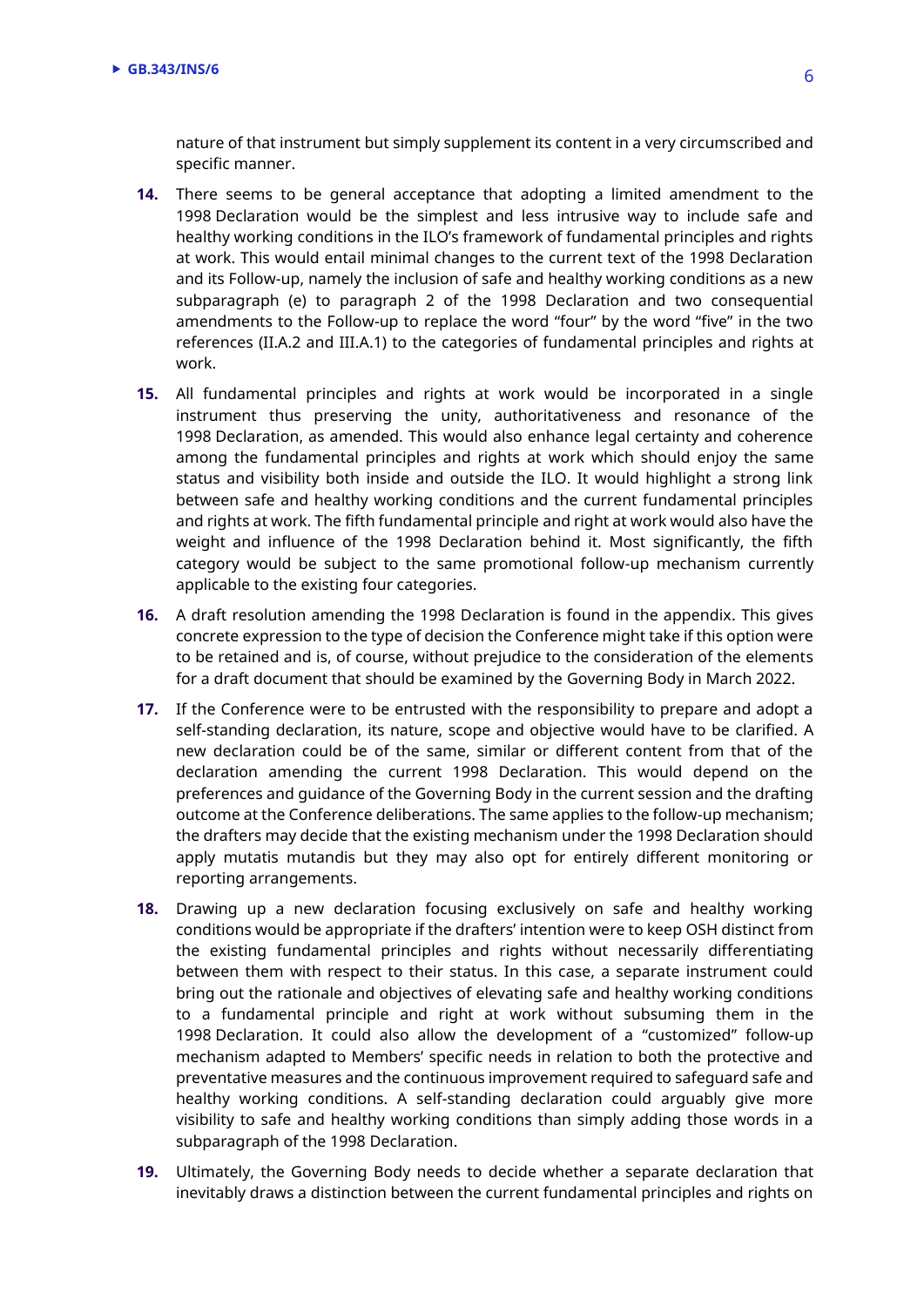$\overline{a}$ 

the one hand, and safe and healthy working conditions on the other, would promote or disrupt the systemic clarity and integrity of the ILO's framework of fundamental principles and rights at work as is known today both inside and outside the Organization.

#### **Consequential amendments**

- **20.** Irrespective of the option the Governing Body may retain, the inclusion of safe and healthy working conditions in the ILO's framework of fundamental principles and rights at work would require certain consequential amendments to the 2008 ILO Declaration on Social Justice for a Fair Globalization (Social Justice Declaration) and the 2009 Global Jobs Pact. These amendments would simply aim at updating any reference to the 1998 Declaration, to reflect the recognition of the new fifth category of fundamental principles and rights at work, and would not impact the substantive content of the two instruments. Parenthetically, the Tripartite Declaration of Principles concerning Multinational Enterprises and Social Policy, adopted by the Governing Body in 1977, would also call for similar amendments.
- **21.** The consequential amendments could be incorporated in the Conference resolution amending paragraph 2 of the 1998 Declaration, or alternatively, be set out in a separate resolution accompanying the new self-standing declaration on safe and healthy working conditions.
- **22.** As for the references to the four categories of fundamental principles and rights contained in international labour Conventions (for instance in Article 5 of the Violence and Harassment Convention, 2019 (No. 190), in Article 3 of the Domestic Workers Convention, 2011 (No. 189) or Article III of the Maritime Labour Convention, 2006 (as amended)), these would necessitate the formal partial revision of the instruments concerned through the adoption of a specific Convention to this effect similar to the Final Articles Revision Convention, 1946 (No. 80) or the Final Articles Revision Convention, 1961 (No. 116). Once this "revising" Convention will have entered into force, Member States which ratify any of the Conventions concerned will be bound by that Convention as revised. Moreover, a ratification of the revising Convention will imply a recognition that the original list of fundamental principles and rights at work has been expanded since the entry into force of the revising Convention.
- **23.** The Conference resolution could accordingly invite the Governing Body and the Director-General to take appropriate action so that the inclusion of safe and healthy working conditions in the ILO's framework of fundamental principles and rights be properly reflected in those Conventions and Recommendations adopted so far which expressly refer to the current four fundamental principles and rights at work.

#### **Legal effect of Conference decision on free trade agreements**

**24.** Questions are often raised with respect to the legal effects of a possible Conference decision on instruments adopted outside the Organization, and in particular the possible impact of a revised 1998 Declaration or of a self-standing one on the labour provisions included in bilateral or multilateral trade liberalization agreements, known as free trade agreements (FTAs). <sup>15</sup>

<sup>&</sup>lt;sup>15</sup> The term "labour provisions" in FTAs is generally understood to cover any reference to labour standards that address labour rights or minimum working conditions and to mechanisms to promote compliance with those standards, including consultative bodies or frameworks for cooperative activities.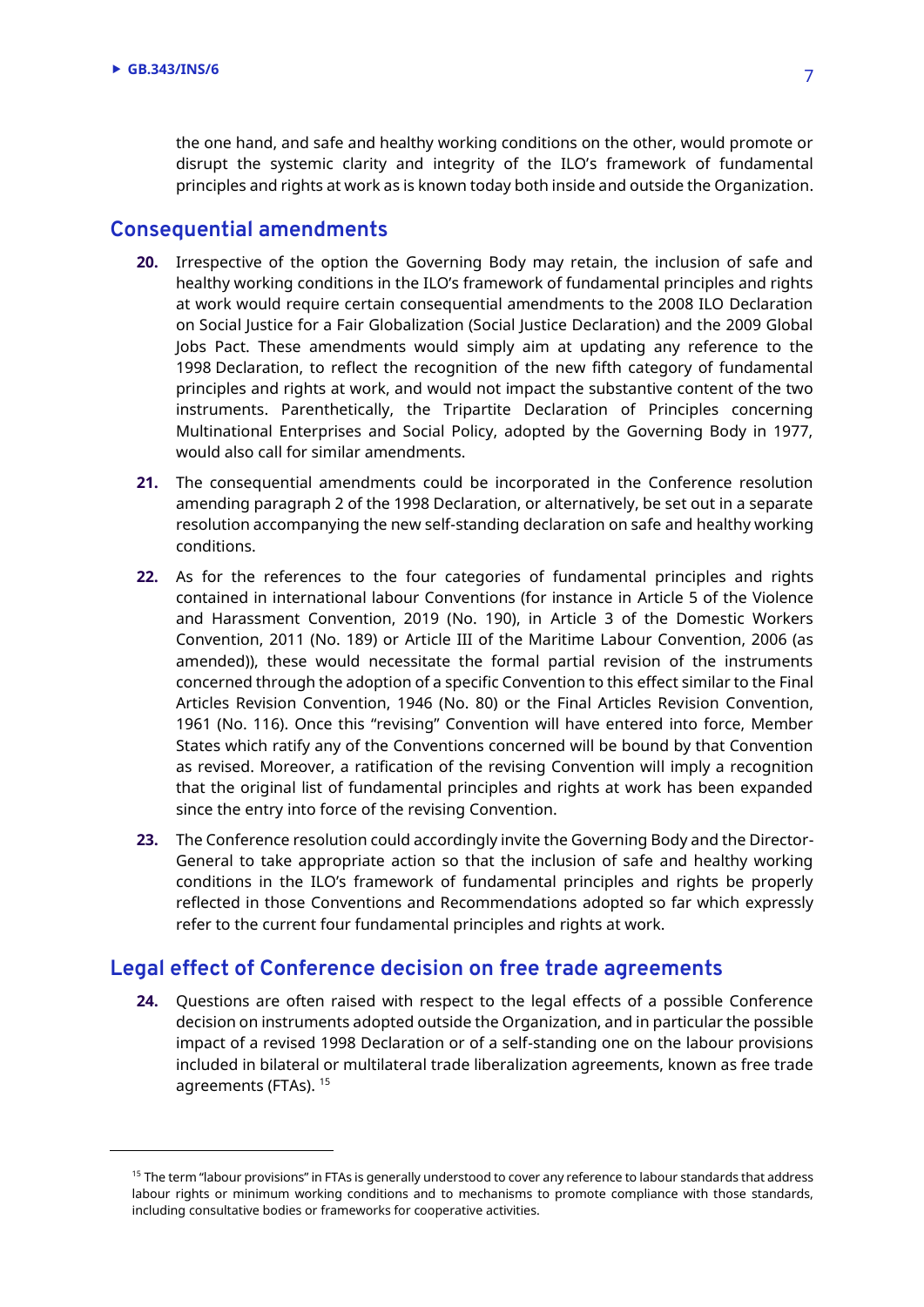$\overline{\phantom{a}}$ 

- **25.** Approximately 65 per cent of FTAs expressly refer to the 1998 Declaration, 9 per cent refer to the ILO fundamental Conventions while others contain references to other ILO Conventions, the Decent Work Agenda, the Social Justice Declaration, or specific human rights instruments. The normative content of labour provisions varies from binding legal obligations to aspirational political commitments. Most frequently, States parties to FTAs: undertake to adopt laws, regulations and labour standards or to ensure their effective implementation; reaffirm their obligations arising from ILO membership; commit to promoting public awareness of labour laws, transparency and communication to the public; vow to provide access to tribunals or other procedural guarantees in order to uphold labour laws and standards. <sup>16</sup>
- **26.** The question of the legal effect of the 1998 Declaration was lengthily debated during the Conference discussions that led to its adoption. As stated at the time, "just as it does not create any new constitutional obligations for Member States, [the Declaration] does not release them from any legal obligations they may have under international law. This applies particularly to obligations arising from other multilateral treaties to which ILO Members may be party and which they can only renounce in accordance with the conditions provided in those treaties or constituent charters, or in accordance with the general conditions provided in the Vienna Convention on the Law of Treaties (Article 41). It is clear that the Declaration, given that it is not even a treaty, would not provide any legal basis for derogations from these treaties inter se. Neither would it allow the ILO to issue any sort of instructions on a matter that does not fall within its competence." <sup>17</sup>
- **27.** Labour provisions in FTAs usually take one of the following three forms. First, there are labour provisions which refer to the 1998 Declaration and enumerate the four categories of fundamental rights. <sup>18</sup> Second, in some cases, FTAs contain provisions which make general reference to core labour standards without expressly referring to the 1998 Declaration. <sup>19</sup> Third, in other cases, FTAs contain provisions expressly referring to OSH as an internationally recognized labour right. <sup>20</sup>

<sup>16</sup> For more, see ILO, *[Handbook on Assessment of Labour Provisions in Trade and Investment Arrangements](https://www.ilo.org/wcmsp5/groups/public/---dgreports/---inst/documents/publication/wcms_564702.pdf)*, 2017 and *[Labour Provisions in G7 Trade Agreements: A Comparative Perspective](https://www.ilo.org/wcmsp5/groups/public/---dgreports/---inst/documents/publication/wcms_719226.pdf)*, 2019.

<sup>17</sup> ILO, *Consideration of a possible Declaration of principles of the International Labour Organization concerning fundamental rights*, 20.

<sup>&</sup>lt;sup>18</sup> For instance, art. 17.2.1 of the US–[Peru Trade Promotion Agreement](https://ustr.gov/sites/default/files/uploads/agreements/fta/peru/asset_upload_file73_9496.pdf) which entered into force on 1 February 2009, provides that "Each Party shall adopt and maintain in its statutes and regulations, and practices thereunder, the following rights, as stated in the ILO Declaration on Fundamental Principles and Rights at Work and its Follow-up (1998) (ILO Declaration): (a) freedom of association; (b) the effective recognition of the right to collective bargaining; (c) the elimination of all forms of compulsory or forced labour; (d) the effective abolition of child labour and, for purposes of this Agreement, a prohibition on the worst forms of child labour; and (e) the elimination of discrimination in respect of employment and occupation." See also art. 16.3.2 of the Japan–[UK Comprehensive Economic Partnership](https://www.mofa.go.jp/files/100111408.pdf)  [Agreement](https://www.mofa.go.jp/files/100111408.pdf) which entered into force on 1 January 2021, and art. 13.4.3 of the EU–[Republic of Korea FTA](http://publications.europa.eu/resource/cellar/a2fb2aa6-c85d-4223-9880-403cc5c1daa2.0022.03/DOC_1#L_2011127EN.01000601) which entered into force on 1 July 2011.

<sup>&</sup>lt;sup>19</sup> For instance, art. 50 of the ACP–[EC-Partnership Agreement \(Cotonou Agreement\)](http://www.acp.int/sites/acpsec.waw.be/files/Cotonou2000.pdf) of 2000 provides that "the Parties reaffirm their commitment to the internationally recognised core labour standards, as defined by the relevant International Labour Organisation (ILO) Conventions." See also art. 13 of Annex VII of th[e UK, SACU and Mozambique](https://www.sacu.int/docs/agreements/2021/SACU-Mozambique-UK-EPA-EN.pdf)  [Economic Partnership Agreement](https://www.sacu.int/docs/agreements/2021/SACU-Mozambique-UK-EPA-EN.pdf) of 2019. A somewhat similar reference is made in the preamble of the US–[Ghana](https://ustr.gov/sites/default/files/uploads/agreements/tifa/asset_upload_file126_7726.pdf)  [Trade and Investment Framework Agreement](https://ustr.gov/sites/default/files/uploads/agreements/tifa/asset_upload_file126_7726.pdf) of 1999.

<sup>&</sup>lt;sup>20</sup> For instance, art. 16.1 of the US-[Oman FTA](https://ustr.gov/sites/default/files/uploads/agreements/fta/oman/asset_upload_file901_8812.pdf) that entered into force on 1 January 2009, provides that "the Parties reaffirm their … commitments under the *ILO Declaration on Fundamental Principles and Rights at Work and its Follow-up (1998)*" and that "each Party shall strive to ensure that … the internationally recognized labor rights set forth in art. 16.7 are recognized and protected by its law." Pursuant to art. 16.7, these internationally recognized labour rights include, among others, "acceptable conditions of work with respect to minimum wages, hours of work, and occupational safety and health." See also art. 23.3.2 of the US–[Mexico-Canada FTA](https://ustr.gov/sites/default/files/files/agreements/FTA/USMCA/Text/23%20Labor.pdf) which entered into force on 1 July 2020.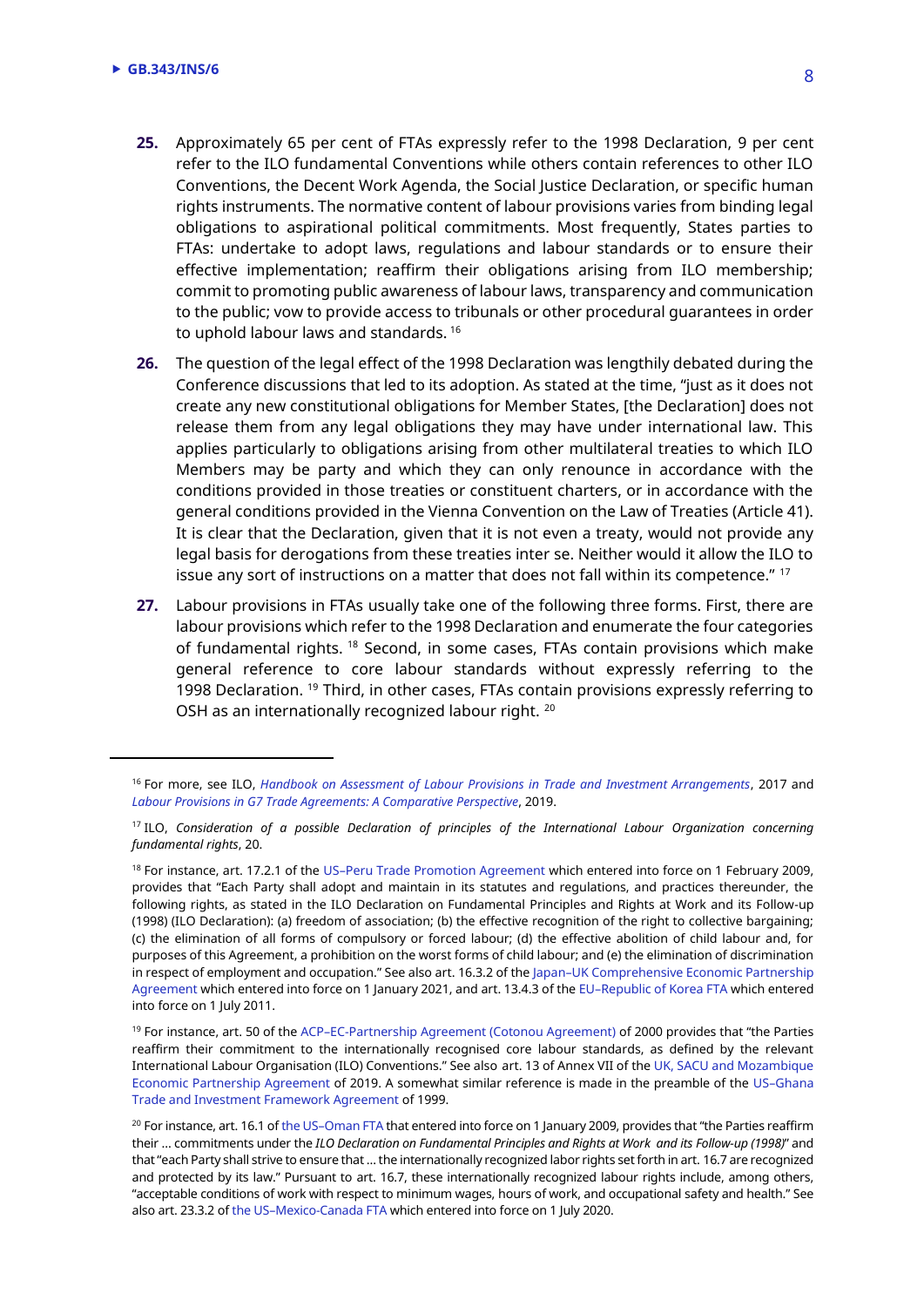- **28.** As a non-binding Conference resolution, an amended 1998 Declaration or a self-standing Declaration would not give rise to new legal obligations – directly or indirectly – for States parties to FTAs. This is simply because a Conference resolution as such cannot affect the scope or content of trade agreements – or other international treaties – negotiated and concluded by Member States outside the Organization. The reference to the 1998 Declaration or to other ILO instruments in labour provisions of trade agreements is the result of free decisions of the signatories to these agreements. It follows that a revised or self-standing declaration that could include safe and healthy working conditions as a new category of fundamental principles and rights at work cannot be incorporated into existing trade agreements unless the States parties to those agreements so decide. Consistent with well-recognized principles of international treaty law, the interpretation and application of trade agreements is a matter, in the first instance, for the States parties concerned and, in some cases, for those disputesettlement bodies which may be specifically empowered to this effect under the terms of the trade agreements in question.
- **29.** Further, the fact that an ILO Member State may have supported the adoption of a Conference resolution recognizing the protection of safe and healthy working conditions as a fundamental principle does not in itself create a legal obligation for that Member State to revise a free trade agreement to which it is a party. This may be likened to the manner in which voting in favour of the adoption of a new international labour Convention does not create a legal obligation to ratify that Convention.
- **30.** Moreover, even if the Conference resolution were to call upon Member States to amend the FTAs to which they are parties to incorporate OSH alongside the four other categories of fundamental principles and rights at work, this would be, legally speaking, no more than an invitation without binding effect.
- **31.** In sum, it will be ultimately for the States parties to FTAs to decide if, when and how they wish to take steps to align the relevant labour provisions, if any, with the possible Conference resolution recognizing safe and healthy working conditions as a fundamental principle and right at work. Just as the adoption of the Declaration on Fundamental Principles and Rights at Work in 1998 did not create a legal obligation for Member States to include labour clauses in the FTAs that either existed at that time or were concluded in the following years, its revision will not create a legal obligation – directly or indirectly – to amend any such labour clauses in order to include safe and healthy working conditions as a fifth category of fundamental principles.

### **Placing an item on the agenda of the 110th Session (2022) of the Conference**

**32.** Procedurally speaking, the Governing Body is expected to place a specific item on the agenda of the 2022 Conference, in a manner similar to that followed for the consideration of the 1998 and 2008 Declarations, or the 2010 review of the follow-up to the 1998 Declaration.<sup>21</sup> The Governing Body would need to therefore decide at its present session to place a fourth technical item on the agenda of the 110th Session

 $\overline{\phantom{a}}$ 

<sup>21</sup> [GB.270/PV\(Rev.\),](https://www.ilo.org/public/libdoc/ilo/P/09601/09601(1997-270).pdf) IV/1[; GB.300/PV,](https://www.ilo.org/wcmsp5/groups/public/---ed_norm/---relconf/documents/meetingdocument/wcms_091717.pdf) para. 18.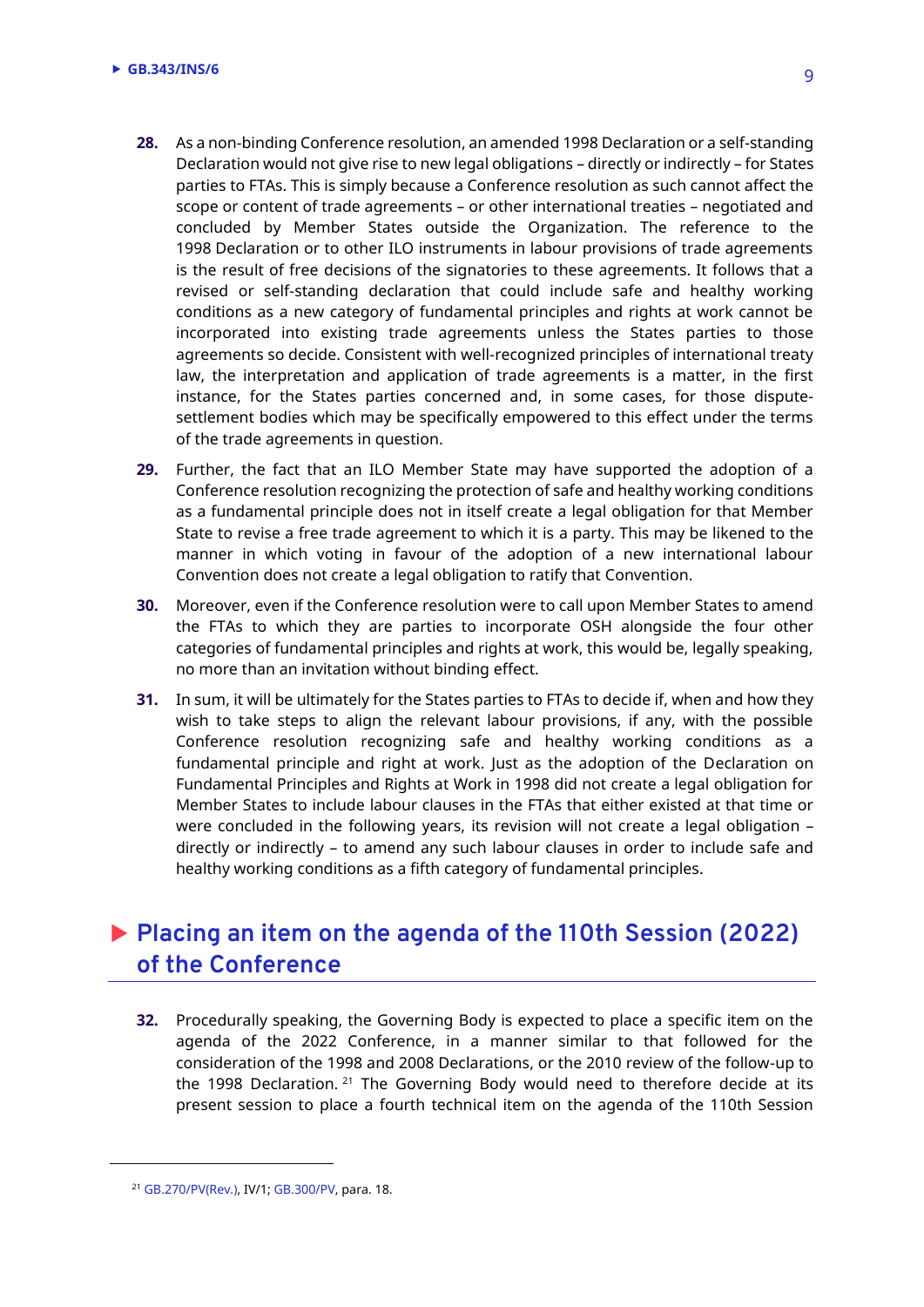$\overline{a}$ 

(2022), bearing in mind that there is no legal limitation with regard to the number of technical items which can be placed on the agenda of the Conference.<sup>22</sup>

- **33.** It is noted that in the three above-mentioned precedents, the Conference set up specific technical committees to consider the draft instruments thus ensuring a fully participatory process of elaboration and adoption.
- **34.** Should the Governing Body decide to propose the adoption of a new self-standing declaration accompanied by its own follow-up mechanism, the matter should be referred to an ad hoc technical committee.
- **35.** It is less clear whether setting up a fully fledged technical committee would be necessary in the case of a limited amendment to paragraph 2 of the 1998 Declaration as the proposed amendment would be unlikely to elicit lengthy, substantive negotiations. In this case, the matter could possibly be referred in the first instance to the General Affairs Committee (previously known as the Selection Committee whose composition traditionally mirrors that of the Governing Body). In view of logistical implications, especially in the event of a Conference in a virtual format, it would be highly preferable for the Governing Body to provide concrete guidance in this respect at the current session.
- **36.** Should the Governing Body decide to include safe and healthy working conditions into the current 1998 Declaration and its follow-up, the title of the possible agenda item could be drafted as follows:

Inclusion of safe and healthy working conditions in the ILO's framework of fundamental principles and rights at work: amendment to paragraph 2 of the ILO Declaration on Fundamental Principles and Rights at Work and consequential amendments to its follow-up, the ILO Declaration on Social Justice for a Fair Globalization and the Global Jobs Pact.

**37.** Should the Governing Body decide that the Conference should be tasked to draw up a self-standing declaration on safe and healthy working conditions as fundamental principles and rights at work, the title of the possible agenda item could read as follows:

Inclusion of safe and healthy working conditions in the ILO's framework of fundamental principles and rights at work: consideration and adoption of an ILO Declaration and its follow-up and consequential amendments to the ILO Declaration on Social Justice for a Fair Globalization and the Global Jobs Pact.

### **Recognizing one or more occupational safety and health Conventions as fundamental Convention(s)**

**38.** As indicated in earlier discussions, the inclusion of safe and healthy working conditions in the framework of fundamental principles and rights at work should be accompanied by a formal determination that one or more OSH Conventions should henceforth be considered as fundamental within the meaning of the 1998 Declaration and that their ratification should be promoted as such.

 $22$  It is recalled that at its 341st Session (March 2021), the Governing Body decided to place a third technical item on the Conference agenda of 2022 related to decent work and the social and solidarity economy (general discussion) (GB.341/PV, para. 50).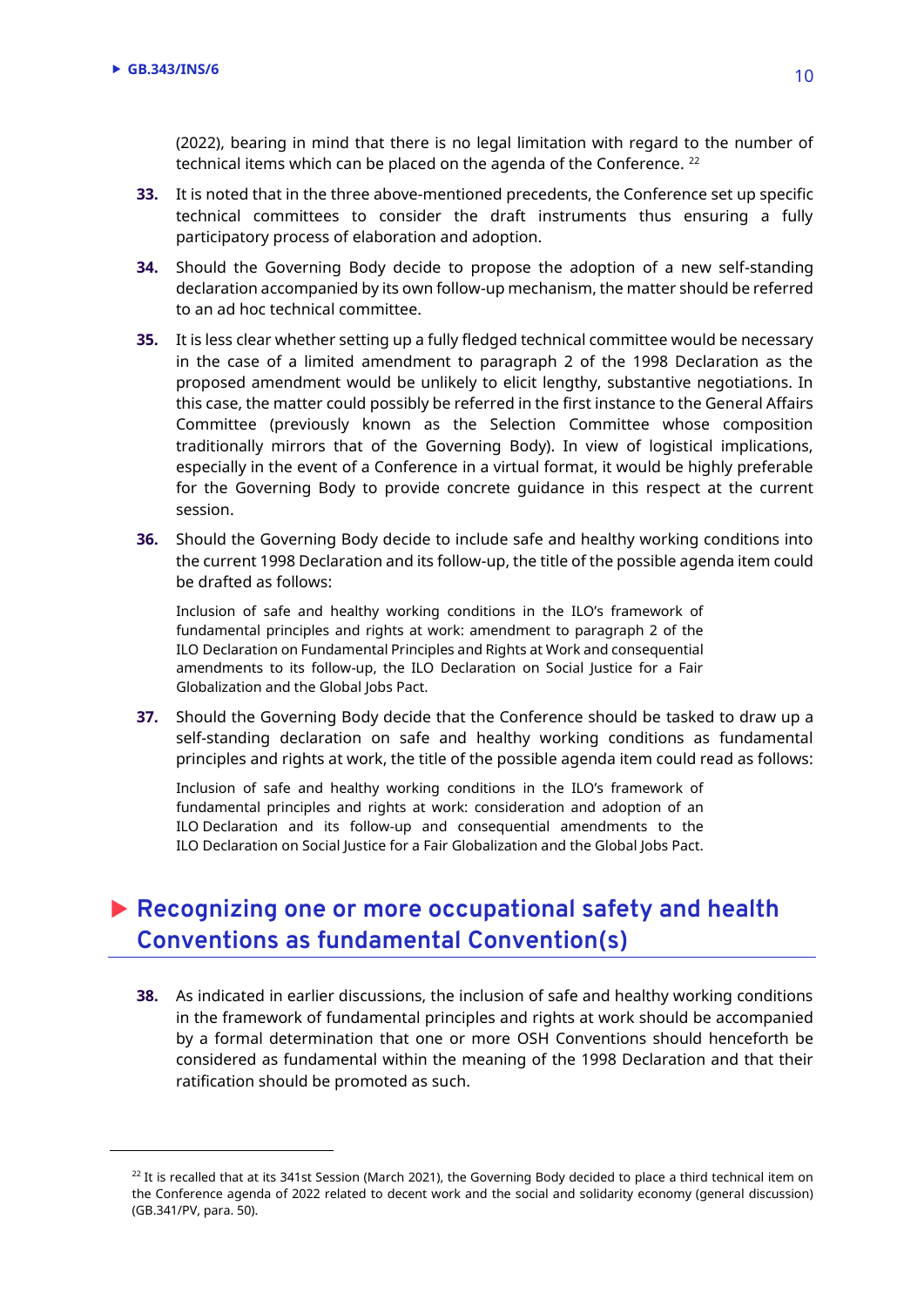- **39.** Legally speaking, this authoritative determination may be made by the Conference or the Governing Body at any time they may deem appropriate. It would appear that the Conference could so decide, at the earliest, at its 110th Session (2022) in the context of the consideration of a possible agenda item on the inclusion of safe and healthy working conditions in the ILO's framework of fundamental principles and rights, which would also help clarify the scope of any follow-up mechanism addressing the actions of Members which may not have ratified the Convention(s) concerned. In the case of the Governing Body, this determination could be made at the earliest at the 346th Session (October– November 2022) as a follow-up to the decision taken by the Conference and taking due account of any specific guidance or views expressed during the Conference discussion.
- **40.** As to the instruments concerned, previous discussions at the Conference and the Governing Body referred to the Promotional Framework for Occupational Safety and Health Convention, 2006 (No. 187) and the Occupational Safety and Health Convention, 1981 (No. 155) and its 2002 Protocol as instruments to be recognized as fundamental within the meaning of an amended 1998 Declaration that would include safe and healthy working conditions among the ILO's fundamental principles and rights at work. On occasions, reference was also made to the Occupational Health Services Convention, 1985 (No. 161). In addition to the elements presented at the 341st Session (March 2021) of the Governing Body,  $^{23}$  the following considerations might be useful and could help the Governing Body's further reflection on how best to align references to a safe and healthy environment with constitutional principles and the objectives of key ILO Conventions in the area of OSH.
- **41.** It is recalled that under the 1998 Declaration, the eight fundamental Conventions and the 2014 Protocol are those which give expression and refine the core values into specific rights and obligations and which have been recognized as fundamental both inside and outside the Organization.
- **42.** In the 2009 General Survey on Convention No. 155, the Committee of Experts on the Application of Conventions and Recommendations concluded that Convention No. 187 reaffirmed the policy, principles and processes defined in Convention No. 155 and provided further guidance on how to develop the national policy envisaged in Article 4 of the latter instrument. Both Conventions underline the importance of applying a systems approach to the management of OSH and progressively establishing and maintaining the long-term goal of a preventative safety and health culture through awareness-raising, training, education and information. The Committee of Experts also called for the promotion of ratification of Convention No. 155 together with Convention No. 187 given the continued relevance of Convention No. 155 as a blueprint for mapping the various building blocks of national OSH systems. <sup>24</sup>
- **43.** In the 2017 General Survey on Convention No. 187, the Committee of Experts on the Application of Conventions and Recommendations recognized that the promotion of OSH and the prevention of accidents and diseases at work was a core element of the ILO's founding mission and of the Decent Work Agenda. It concluded that Convention No. 155 and Convention No. 187 were fully complementary, together constituting an important blueprint for progressive and sustained improvements towards the provision

l

<sup>23</sup> GB.341/INS/6, paras 26–30.

<sup>&</sup>lt;sup>24</sup> [ILO,](https://www.ilo.org/wcmsp5/groups/public/---ed_norm/---relconf/documents/meetingdocument/wcms_103485.pdf) *ILO standards on occupational safety and health: Promoting a safe and healthy working environment, ILC.98/III(1B)*, 2009, paras 294–295.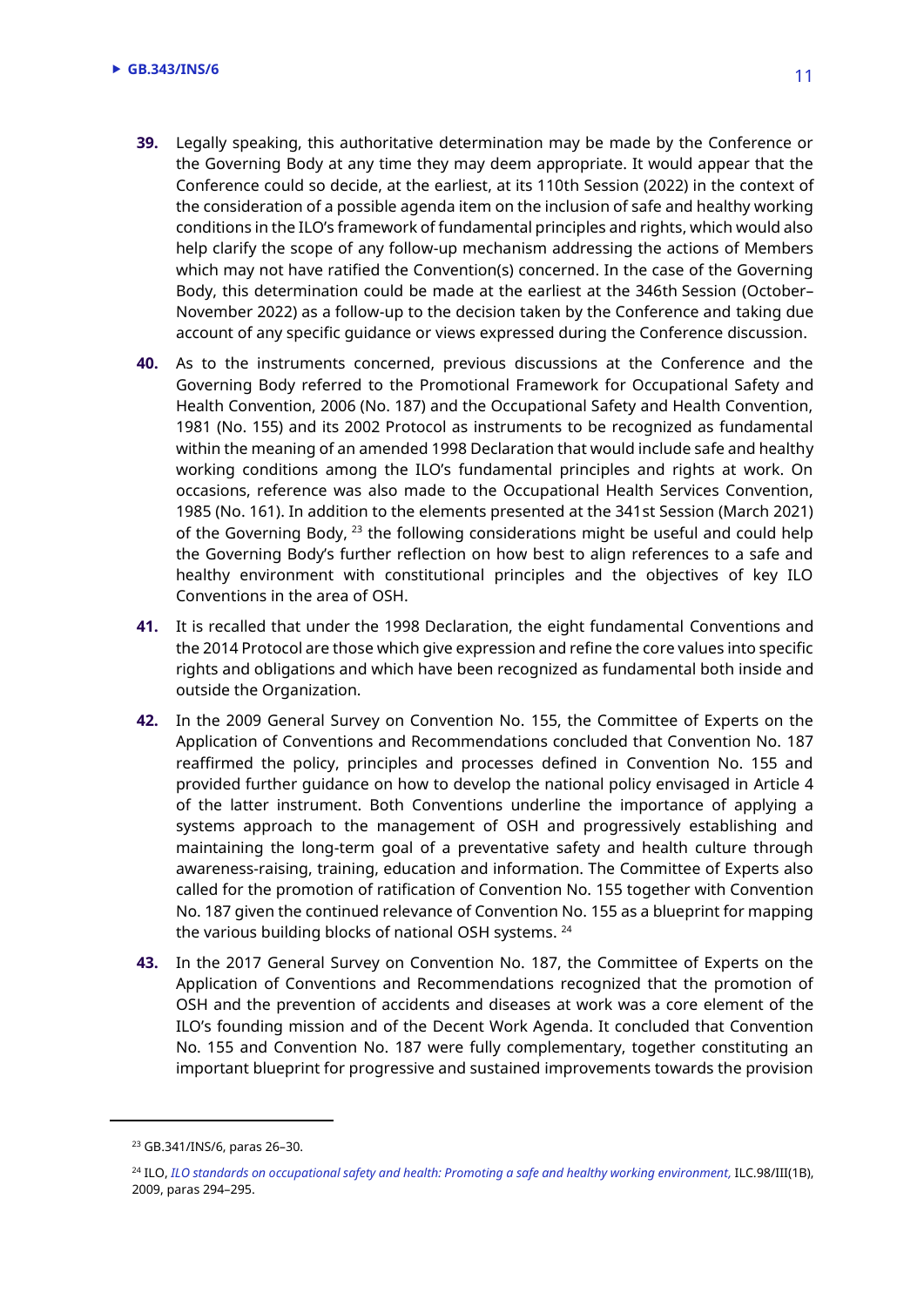$\overline{a}$ 

of safe and secure working environments. <sup>25</sup> When the General Survey was examined by the Conference Committee on the Application of Standards, the latter recalled that the promotion of a safe and healthy working environment was a core element of the founding mission of the ILO and considered that the Office should undertake a campaign for the ratification and implementation of Convention No. 187. <sup>26</sup>

- **44.** The significance of Conventions Nos 155 and 187 is recognized outside the ILO. Notably, the pre-eminence of OSH has found expression in Article 7 of the International Covenant on Economic, Social and Cultural Rights and Article 3 of the European Social Charter. Reference may also be made to the 2008 Seoul Declaration on Safety and Health at Work reaffirmed by the 2011 Istanbul Declaration on Safety and Health at Work which recalled that promoting the rights of workers to a safe and healthy working environment should be recognized as a fundamental human right and explicitly referred to promoting a systems approach taking into consideration the principles of Convention No. 155 while calling for the ratification of Convention No. 187 as a priority.
- **45.** Apart from the question of which OSH Conventions may be considered fundamental within the meaning of the 1998 Declaration, it would be important to consider whether the amended Declaration should refer to the "right to safe and healthy working conditions" or to the "right to a safe and healthy working environment". In this respect, it is proposed that the latter expression be retained based on definitions set forth in normative OSH standards.
- **46.** First, the notion of "safe and healthy working environment" appears to be broader than that of "safe and healthy working conditions", as it addresses not only the workers' working conditions but all policy areas identified by Articles 8 to 15 of Convention No. 155 that enable safe and healthy working conditions and require a systems' approach going beyond the workplace, such as the obligation of Member States to regulate the safe design, manufacturing, import and transfer of machinery, equipment or substances for occupational use. Article 1 of Convention No. 161 refers to the requirements for establishing and maintaining a safe and healthy working environment, which in turn will facilitate optimal physical and mental health in relation to work (Article 1(a)(i)).
- **47.** Secondly, a "safe and healthy working environment" draws upon the development of a "national safety and health culture". Convention No. 187 explicitly affirms the right to a safe and healthy working environment (Article 3(2)), which is the foundation for a "national preventative safety and health culture". As highlighted in the preparatory work for Convention No. 187, this safety culture is the product of a working environment, which includes individual and group values, attitudes, perceptions, competencies and behaviours that contribute to health and safety management, and its development is a dynamic and progressive process. Moreover, Article 1 of Convention No. 187 highlights that this culture is one in which government, employers and workers actively participate in securing "a safe and healthy working environment through a system of defined rights, responsibilities and duties" – which in themselves make up conditions that are contained within the working environment. The concept of "safety culture" came into international usage in the 1980s and has since been applied to preventative approaches to OSH and to human and behavioural aspects of effective OSH management in the working environment.

<sup>&</sup>lt;sup>25</sup> ILO, [Working together to promote a safe and healthy working environment](https://www.ilo.org/wcmsp5/groups/public/---ed_norm/---relconf/documents/meetingdocument/wcms_543647.pdf), ILC.106/III/1B, 2017, paras 573, 579-580.

<sup>&</sup>lt;sup>26</sup> ILO, [Provisional Record No.15, Part One,](https://www.ilo.org/wcmsp5/groups/public/---ed_norm/---relconf/documents/meetingdocument/wcms_558641.pdf) International Labour Conference, 106th Session, 2017, para. 138, subparas 2, 10.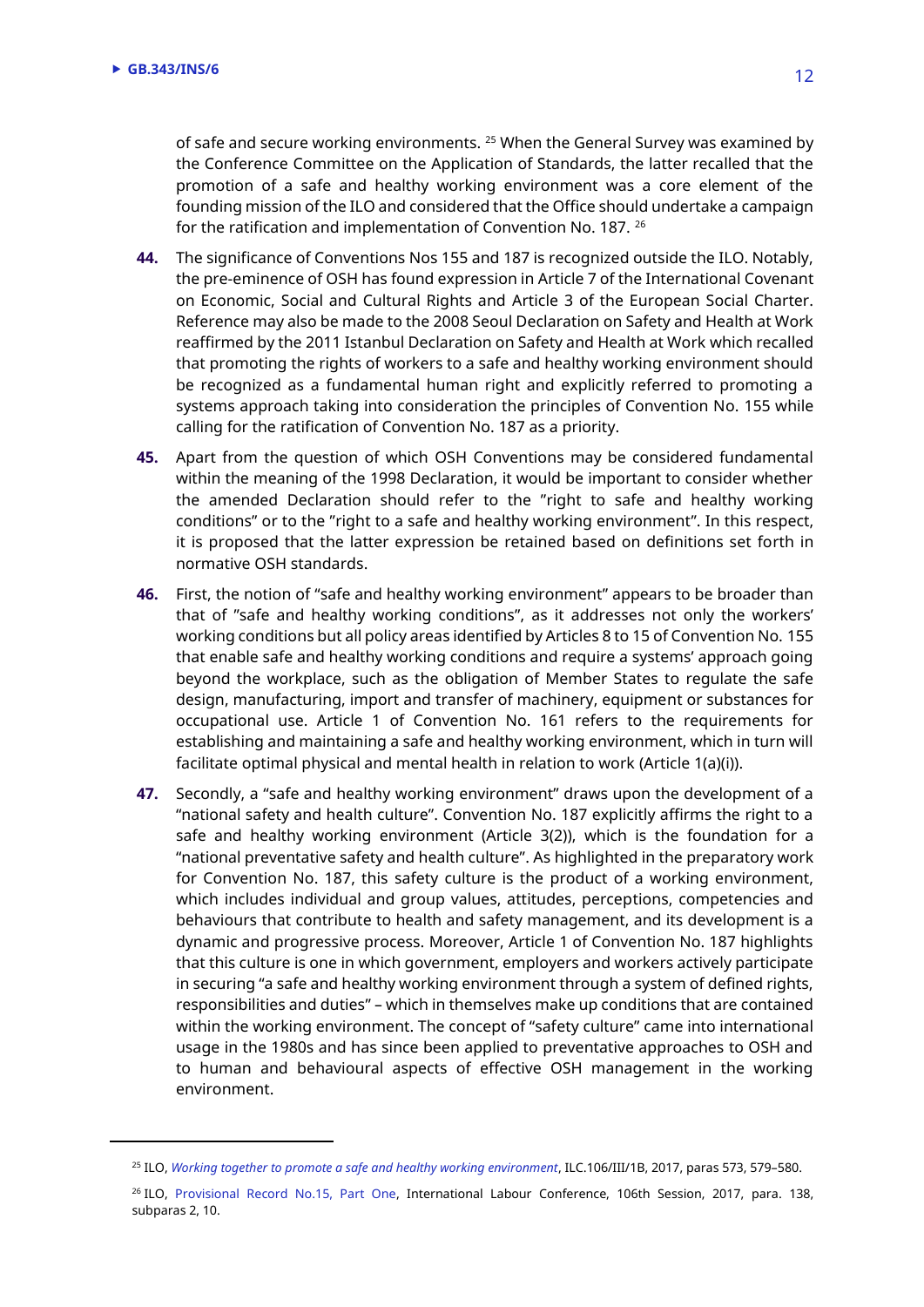- **48.** Thirdly, a safe and healthy working environment presupposes the shared commitment of governments, employers and workers to give practice to the implementation of a national OSH policy, indicating "the respective functions and responsibilities in respect of occupational safety and health and the working environment of public authorities, employers, workers and others" (Convention No. 187, Articles 1(a) and 3, Convention No. 155, Articles 4–7, Convention No. 161, Article 2), a national OSH programme that includes objectives to be achieved in a predetermined time frame, priorities and means of action, and means to assess progress (Convention No. 187, Article 1(c)), and a national system for OSH or "the infrastructure which provides the main framework for implementing the national policy and national programmes on occupational safety and health" (Convention No. 187, Article 1(b). Moreover, it is important to note that sectoral OSH Conventions, such as the Safety and Health in Agriculture Convention, 2001 (No. 184), refer to the prevention of accidents and injury to health arising out of, linked with, or occurring in the course of work, by eliminating, minimizing or controlling hazards in the agricultural working environment, a definition that includes multifarious determinants of health that are present in agricultural settings.
- **49.** In regards to usage in national law, a number of Member States adopt the term "working environment" for OSH legislation following ILO OSH Conventions, including Australia, Denmark, Finland, Canada, Georgia, Guyana, Saint Lucia, and Gabon, among others. <sup>27</sup>
- **50.** It should further be noted that Sustainable Development Goal target 8.8 on protecting labour rights specifies the importance of promoting safe and secure working environments for all workers, including migrant workers, in particular women migrants, and those in precarious employment.

### **Next preparatory stages**

**51.** Pursuant to the road map approved by the Governing Body in March 2021, the Governing Body should consider at its next, 344th Session (March 2022), the elements of a possible draft resolution for consideration at the 110th Session (2022) of the Conference and arrangements for the Conference discussion. To this end, the Office is prepared to organize tripartite consultations, as necessary, with a view to refining the draft resolution based on the guidance and views expressed.

### **Draft decision**

l

- **52. The Governing Body:**
	- **(a) decided to place on the agenda of the 110th Session (2022) of the Conference the following item: "Inclusion of safe and healthy working conditions in the ILO's framework of fundamental principles and rights at work";**
	- **(b) requested the Director-General to prepare for its next session a draft resolution for consideration at the 110th Session (2022) of the Conference based on the guidance and views expressed during the discussion of GB.343/INS/6 and to organize informal consultations to this effect.**

<sup>27</sup> ILO, *[Promotional framework for occupational safety and health](https://www.ilo.org/public/english/standards/relm/ilc/ilc93/pdf/rep-iv-1.pdf)*, ILC.93/IV(1), 2005.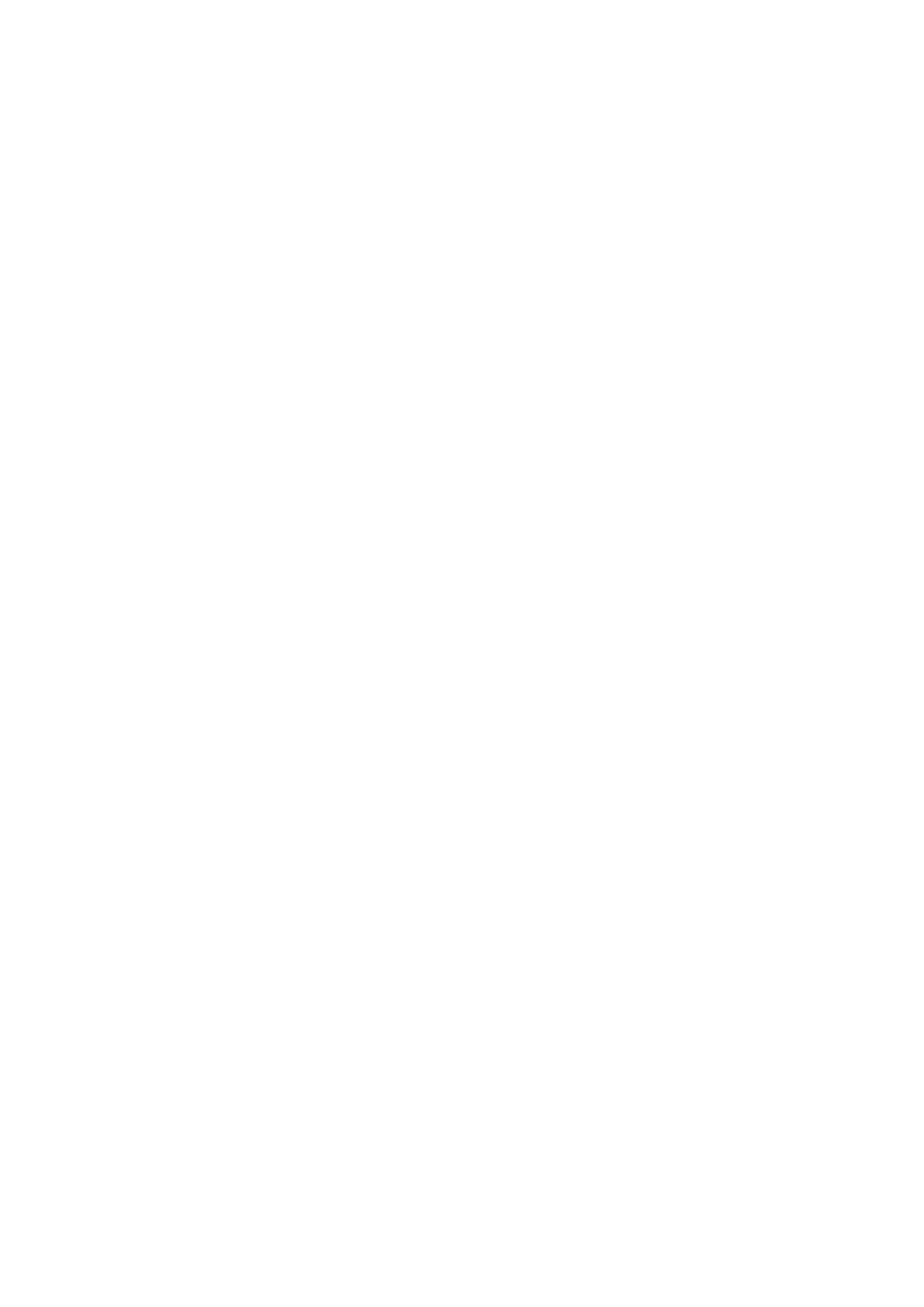### **Appendix**

**Preliminary draft resolution on the inclusion of safe and healthy working conditions in the ILO's framework of fundamental principles and rights at work**

The General Conference of the International Labour Organization, meeting in its 110th Session, 2022,

Recalling the adoption at its 86th Session (June 1998) of the ILO Declaration on Fundamental Principles and Rights at Work and its Follow-up, which marked a defining moment for the realization of the Organization's objectives,

Recalling that the ILO Centenary Declaration for the Future of Work adopted in 2019 with a view to promote a human-centred approach to the future of work and shape a future of work that realizes the Organization's founding vision, declared that safe and healthy working conditions are fundamental to decent work,

Desirous to include safe and healthy working conditions in the ILO's framework of fundamental principles and rights at work as a means of furthering the visibility and impact of the ILO's core values and Decent Work Agenda,

Considering that this should take the form of an amendment to the ILO Declaration on Fundamental Principles and Rights at Work and its Follow-up (Revised),

Decides to amend paragraph 2 of the ILO Declaration on Fundamental Principles and Rights at Work and its Follow-up (Revised) to include after the words "(d) the elimination of discrimination in respect of employment and occupation.", the words "; and (e) the effective protection of a safe and healthy working environment.", and make the consequential amendments to its annex as well as to the ILO Declaration on Social Justice for a Fair Globalization and the Global Jobs Pact specified in the annex hereto.

Decides that the above-mentioned instruments should henceforth be referred to as the ILO Declaration on Fundamental Principles and Rights at Work and its Follow-up (Revised), as amended; the ILO Declaration on Social Justice for a Fair Globalization, as amended; and the Global Jobs Pact, as amended.

[Declares that the … Convention No … and the … Convention No … shall be considered as fundamental Conventions within the meaning of the ILO Declaration on Fundamental Principles and Rights at Work and its Follow-up, as amended]

or

[Invites the Governing Body to take the necessary steps with a view to specifying at the earliest suitable opportunity the international labour Convention, or Conventions, which should be recognized as fundamental Conventions within the meaning of the ILO Declaration on Fundamental Principles and Rights at Work and its Follow-up, as amended]

[Invites the Governing Body to request the Director-General to take all appropriate action so that the inclusion of safe and healthy working conditions in the ILO's framework of fundamental principles and rights be properly reflected in all international labour Conventions and international labour Recommendations which expressly refer to the current four fundamental principles and rights at work].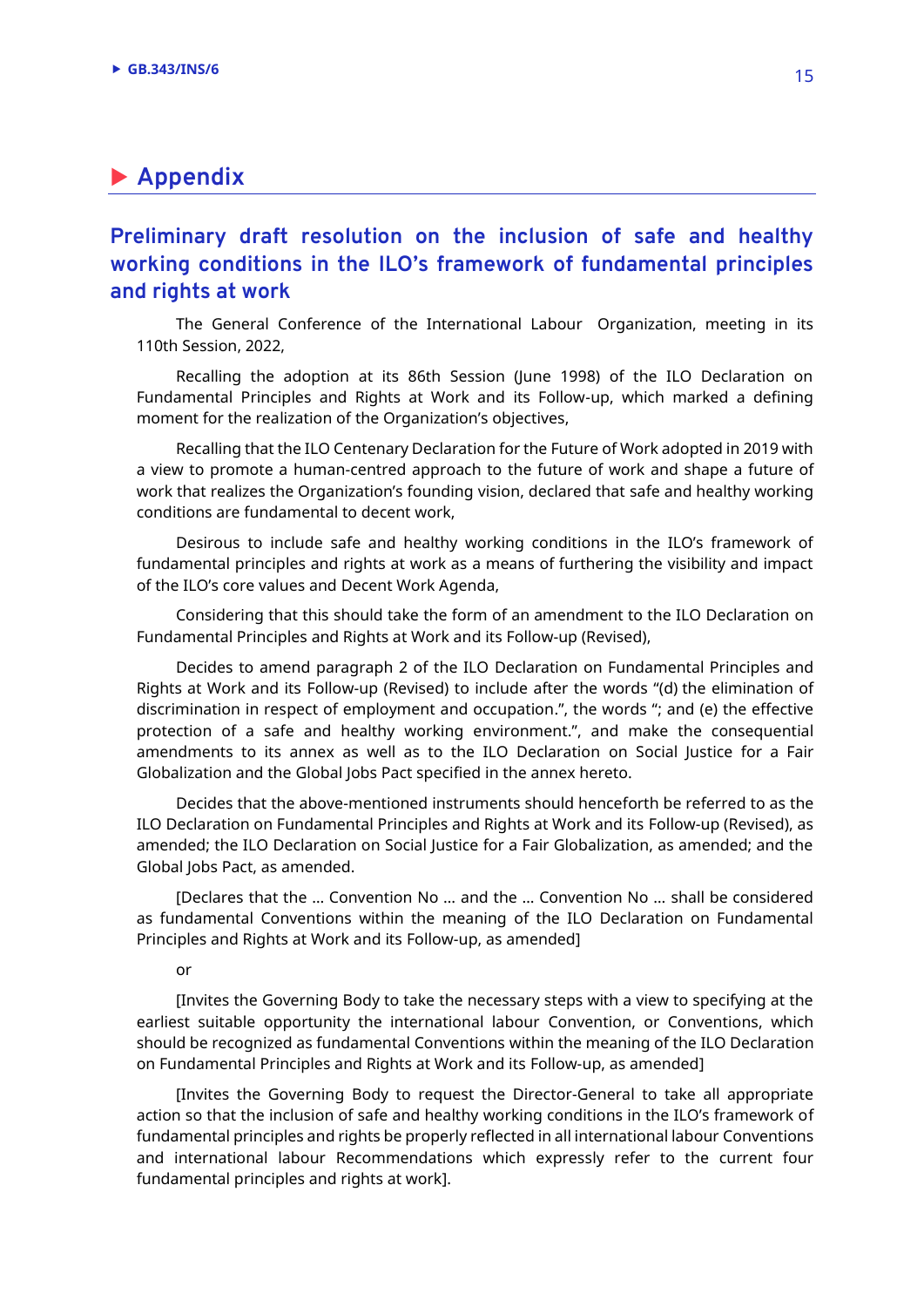### **Annex**

### **Consequential amendments to the Annex of the ILO Declaration on Fundamental Principles and Rights at Work**

#### **Paragraph II.A.2**

#### *A. Purpose and scope*

…

2. The follow-up will cover the four five categories of fundamental principles and rights specified in the Declaration.

#### **Paragraph III.A.1**

#### *A. Purpose and scope*

1. The purpose of the Global Report is to provide a dynamic global picture relating to the four five categories of fundamental principles and rights at work noted during the preceding period, and to serve as a basis for assessing the effectiveness of the assistance provided by the Organization, and for determining priorities for the following period, including in the form of action plans for technical cooperation designed in particular to mobilize the internal and external resources necessary to carry them out.

### **Consequential amendments to the ILO Declaration on Social Justice for a Fair Globalization**

#### **Fourth preambular paragraph**

Convinced that the International Labour Organization has a key role to play in helping to promote and achieve progress and social justice in a constantly changing environment: …

– drawing on and reaffirming the ILO Declaration on Fundamental Principles and Rights at Work and its Follow-up (1998), as amended, in which Members recognized, in the discharge of the Organization's mandate, the particular significance of the fundamental rights, namely: freedom of association and the effective recognition of the right to collective bargaining, the elimination of all forms of forced or compulsory labour, the effective abolition of child labour, and the elimination of discrimination in respect of employment and occupation, and the effective protection of a safe and healthy working environment;

#### **Consequential amendments to the Global Jobs Pact**

#### **Paragraph 9**

9. Action must be guided by the Decent Work Agenda and commitments made by the ILO and its constituents in the 2008 Declaration on Social Justice for a Fair Globalization, as amended. …